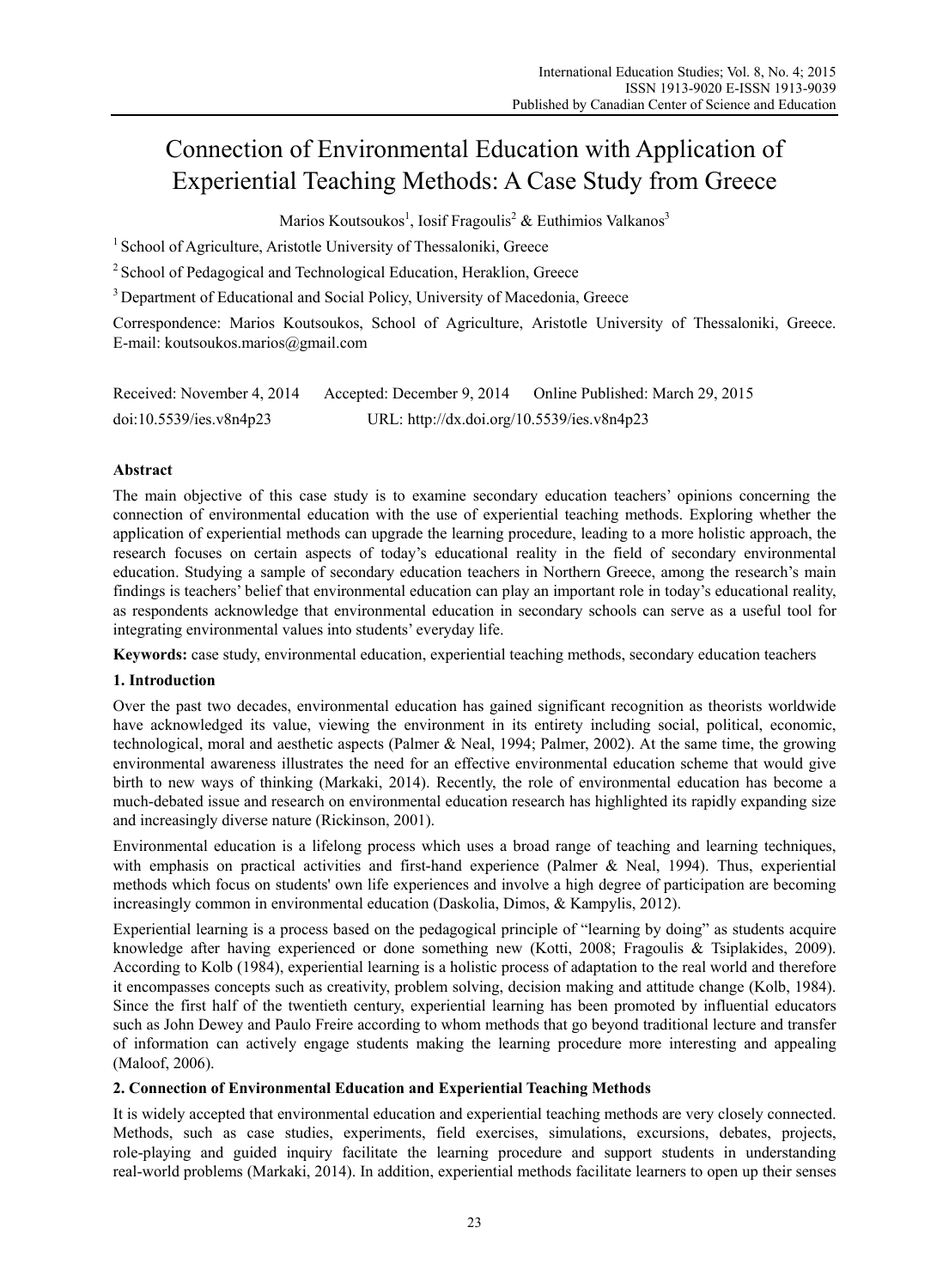to nature and bond with it, to increase their receptivity toward environmental reality (Daskolia, Dimos, & Kampylis, 2012). Especially in environmental education, any given classroom or school laboratory can become a setting for experiential learning (Wurdinger & Carlson, 2010). Also, school yards and the surrounding environment can function as a useful setting for many experiential learning experiences. In any case, school yards can be used in a number of different ways, including experiential studies of flora and fauna, gardening, compost production and recycling projects.

According to scholars, connecting environmental education with application of experiential teaching methods is a strategic direction to consider in building a solid lifelong learning system which encourages participation in the learning experience and engages individuals in authentic, real-world experiences (Markaki, 2014; Sandoval & Bell, 2004; Rickinson, 2001). It is acknowledged that the use of experiential methods in environmental education aims to integrate environmental thinking into students' everyday lives installing them environmental values and encouraging them to acquire a new way of thinking (Kostova, 2000). Moreover, the application of experiential methods in the field of environmental education develops the idea of teachers' and students' collaboration and enhances students' problem solving skills as well as their social skills and scientific literacy.

Learning through experiential practice can become significantly more dynamic as it allows the development of skills such as confidence, independence and students' autonomy and enhances positive attitudes toward learning (Stoller, 2006; Wurdinger & Carlson, 2010). Thus, students are likely to understand better the natural world and the environmental issues if they work directly with natural phenomena, using their senses to observe and being engaged to experiential learning in order to extend the power of their senses (Markaki, 2014).

It is also acknowledged that how effective a teaching method turns out to be in practice for a certain class is determined by many factors (Nath, 2005) and apparently, the application of each method is evaluated under different learning environments and under various circumstances. In any case, it is widely accepted that in environmental education experiential teaching methods seem to be more appropriate, more effective and more beneficial for students (Maloof, 2006).

Environmental education is currently at the focus of much theoretical and practical scientific interest and concerns about the various environmental problems have brought environmental education to the centre of public debate (Markaki, 2014; Nath, 2009). Worldwide, in secondary education, environmental education is either a focused subject within the sciences or is a part of student interest clubs, integrating knowledge from different subjects around multidimensional environmental issues. In most cases, environmental education is not restricted to in-class lectures, as it also includes experiential activities in school yards, field studies, laboratory experiments and educational excursions.

In Greece, environmental education is not fully incorporated in the school curriculum and environment related issues are infused into the curriculum of several other subjects such as Physics, Chemistry, and Geography and social problems arising from pollution are also presented and discussed in the context of Social and Political Education subject (Goussia-Rizou & Abeliotis, 2004). Although environmental education programs are taking place each year, there are certain problems considering the incorporation of environmental education in the school curriculum, the lack of environmental syllabus and textbooks and the teachers' lack of appropriate life-long training as far as general environmental issues are concerned (Goussia-Rizou & Abeliotis, 2004; Markaki, 2014).

During the last years in Greece, there is a growing scientific interest on issues related to environmental education, which has led to an interesting discussion on the place of environmental education in primary and secondary education (Fragoulis & Tsiplakides, 2009; Daskolia, Dimos, & Kampylis, 2012; Goussia-Rizou, & Abeliotis, 2004). However, the research on teachers' opinions concerning the connection of environmental education with the application of experiential teaching methods is relatively limited.

#### **3. Method**

A combination of qualitative and quantitative methods was used for the purposes of the present research. Firstly, qualitative research was carried out focusing on a thorough study of the main parameters of the issue, aiming to clarify variables used at the quantitative stage of the research (Richie & Lewis, 2003).

#### *3.1 Qualitative Research*

More specifically, qualitative structured and semi-structured interviews, which lasted from one to two hours, took place aiming at the clarification of the attitudes and opinions of a relatively small group, consisting of six Secondary Education teachers of various specialties. The interview as a basic research tool was chosen since it examines issues in an in depth manner and provides detailed information as regards personal opinions and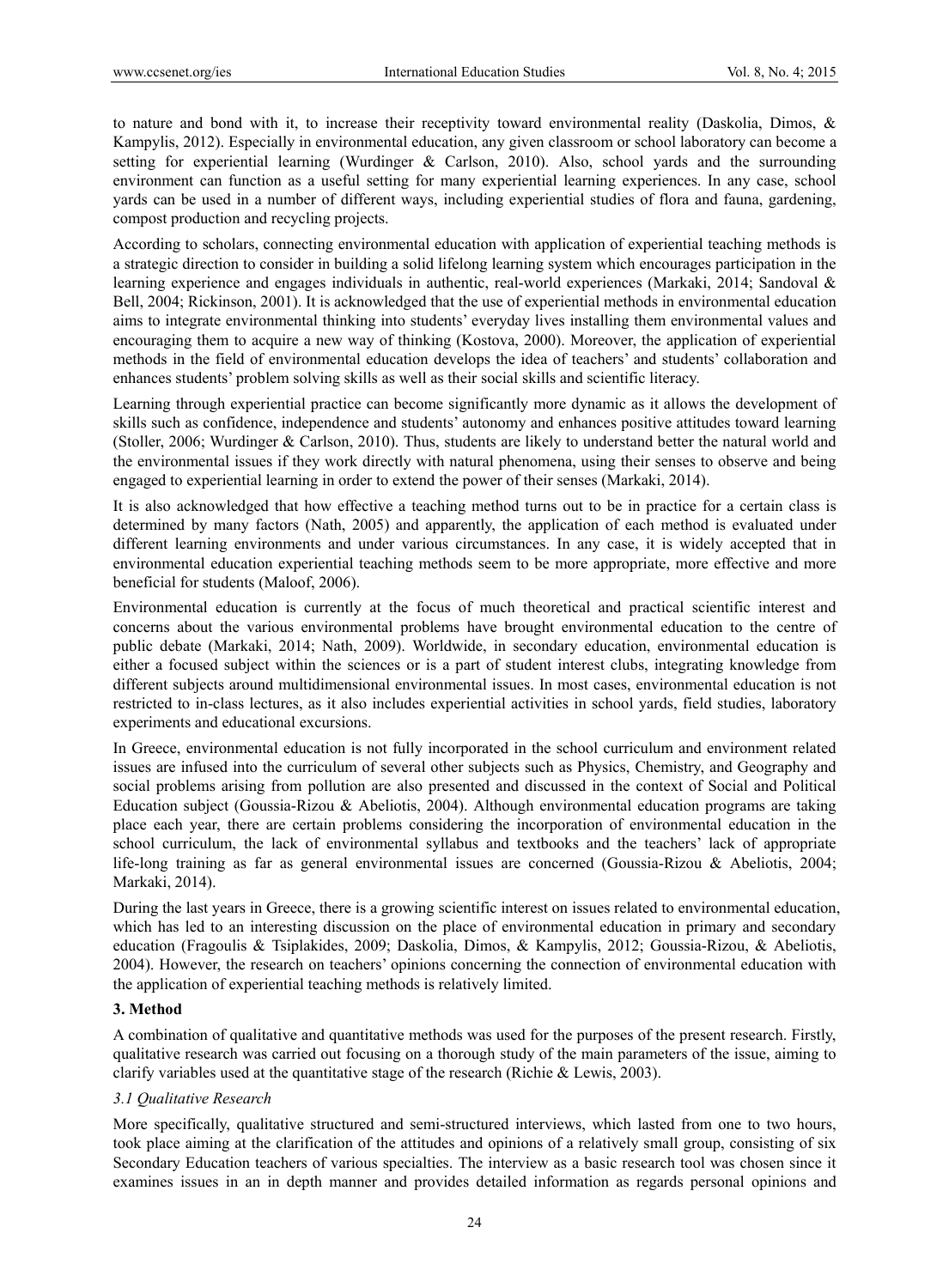perceptions leading, in this way, to a kind of understanding not easily achieved using quantitative methods (Robson, 2011).

Primary data were collected between September and October 2013 and six in-depth interviews were held with teachers selected especially for this purpose. The interviews had an average duration of one hour, were tape recorded and the useful conclusions deduced were utilized as auxiliary material for the final definition of the questionnaire which was used at a later step.

## *3.2 Quantitative Research*

Thus, at the stage of quantitative research, the questionnaire method was used as it is one of the most widespread and popular research methods for gathering data (Robson, 2011). It should be mentioned that the unit of analysis for the present study were Secondary Education teachers of various specialties (mathematicians, philologists, physicists, language teachers, biologists, agronomists and engineers) selected with the method of convenience sampling (Babbie, 2001). Although the respondents formed a convenience sample, there was an effort to select teachers that were representative of the population. Thus, the sample was formed by 157 teachers of Secondary Education from General and Technical-Vocational High Schools in the prefecture of Central Macedonia.

The questionnaire was developed specifically for the purpose of this case study, based on literature review, the research's main objective and the conclusions of the qualitative interviews. It consisted of fifty five closed answer questions and the respondents' level of agreement or disagreement with statements was assessed using a 5-point Likert-type scale questions (Robson, 2011; Vagias, 2006). The questionnaire was initially pilot-tested in face-to-face sessions with teachers and redefined based on feedback received. The final survey was conducted between November and December 2013 and statistical analysis was carried out using the Statistical Package for Social Sciences (SPSS v.17).

### **4. Results**

## *4.1 Qualitative Data*

Among the main findings of the qualitative research is teachers' belief that environmental education can play an important role in today's educational reality. Participants in the present case study acknowledge that environmental education in secondary schools can serve as a useful tool for integrating environmental values into students' mentality. Moreover, teachers believe that there is a strong connection of environmental education with experiential methods. In addition, the majority of respondents expressed the opinion that the systematic application of experiential teaching methods for effective learning requires adequately qualified and highly motivated teachers who are able to answer the requirements of experiential teaching.

## *4.2 Statistics and Quantitative Data Analysis*

Next, in the phase of quantitative research, the data processing contributed to the formation of the respondents' profile (Table 1). As far as gender is concerned, the majority of teachers were women (59.2%) and the average age was 42.3 years. A notable 62.6% of the respondents were married and 36.8% of them hold a postgraduate degree (Master). At the time when the present research was conducted, the teachers' average working experience in Secondary Education was 10.2 years and the 66.2% of them were teaching in schools located in urban areas, while 33.8% of them were teaching in schools located in rural areas (Table 1).

| Men-Women                                      | $40.8\% - 59.2\%$    |
|------------------------------------------------|----------------------|
| Age (average and standard deviation)           | $42.3 \pm 7.5$ years |
| Marital status                                 | $62.6\%$ married     |
| Postgraduate degrees (Masters)                 | 36.8%                |
| Years working in Secondary Education (average) | 10.2                 |
| School's area (urban-rural)                    | $662\% - 338\%$      |
|                                                |                      |

Table 1. Secondary education teachers' profile

Next, using a five-point Likert-type scale ranging from never to a great deal (Vagias, 2006), teachers were asked to demarcate to what extent they use certain experiential teaching methods. Bearing in mind the conclusions of the qualitative research, the present case study focused on four teaching methods: field exercise, experiment, simulation and role playing.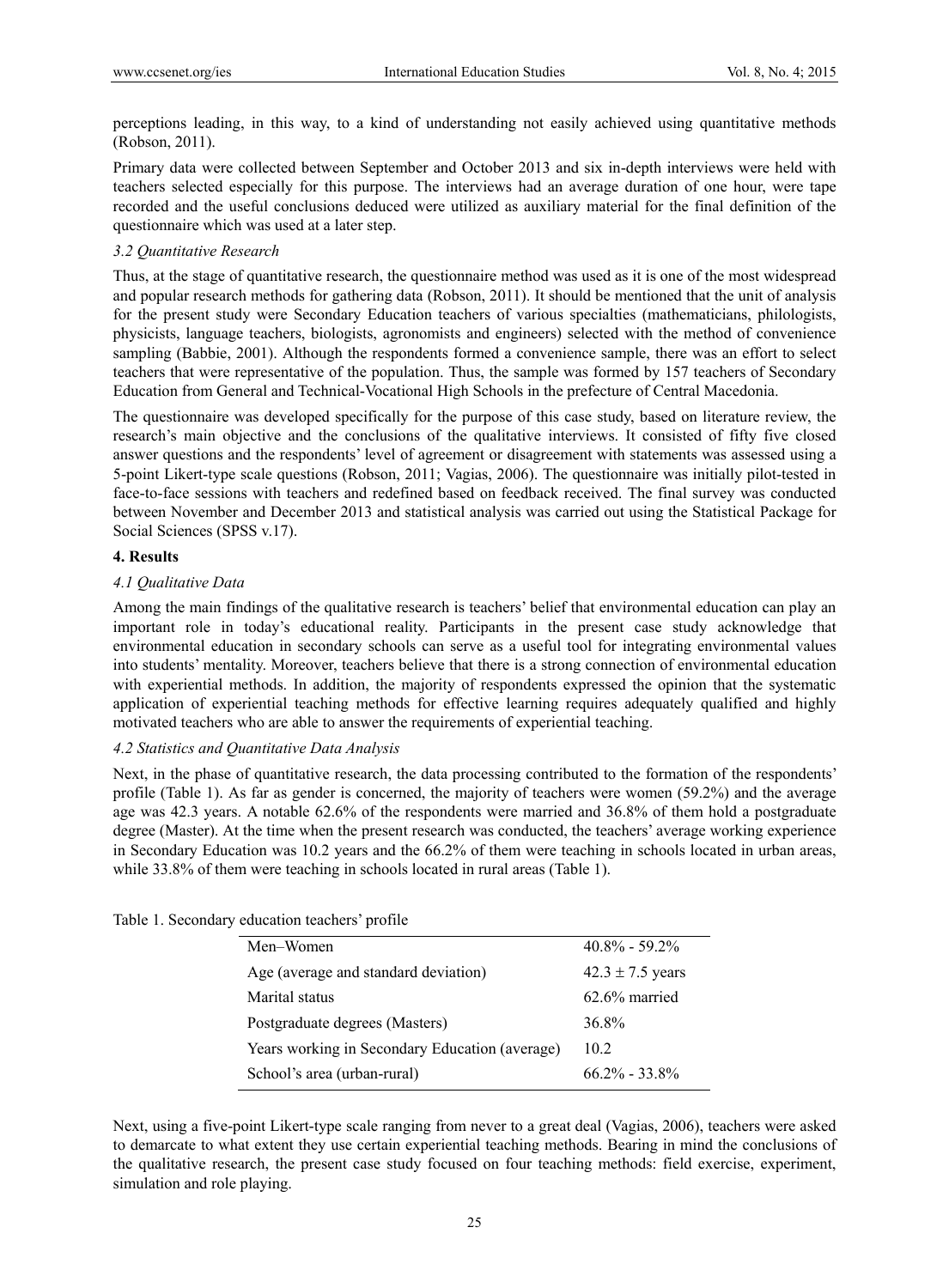Thus, investigating the frequency of use of experiential teaching methods in secondary environmental education, the results showed that among respondents field exercise is used a great deal (62.4%) and a moderate amount (28.1%) (Table 2). Experiment is also a frequently used method, as it is used a great deal (44.6%), a moderate amount (28.7%) and occasionally (24.2%) while only 2.5% of the respondents use it rarely (Table 2). Simulation seems to be another frequently used experiential method among teachers as it is used a great deal (43.4%), a moderate amount  $(26.1\%)$  and occasionally  $(26.1\%)$  while a small percentage of teachers  $(4.4\%)$  rarely use it (Table 2). Finally, the teaching method of role playing is used a great deal (31.2%), a moderate amount (28.1%), occasionally (28.7%), rarely (8.9%) and never (3.2%) (Table 2).

| Experiential<br>teaching<br>methods | Never          | Rarely    | Occasionally | A moderate<br>amount | A great<br>deal | Total       |  |
|-------------------------------------|----------------|-----------|--------------|----------------------|-----------------|-------------|--|
|                                     | $\theta$       | $\theta$  | 15           | 44                   | 98              | 157         |  |
| Field exercise                      | $(0.0\%)$      | $(0.0\%)$ | $(9.5\%)$    | $(28.1\%)$           | $(62.4\%)$      | $(100.0\%)$ |  |
|                                     | $\overline{0}$ | 4         | 38           | 45                   | 70              | 157         |  |
| Experiment                          | $(0.0\%)$      | $(2.5\%)$ | $(24.2\%)$   | (28.7%)              | $(44.6\%)$      | $(100.0\%)$ |  |
| Simulation                          | $\overline{0}$ | 7         | 41           | 41                   | 68              | 157         |  |
|                                     | $(0.0\%)$      | $(4.4\%)$ | $(26.1\%)$   | $(26.1\%)$           | $(43.4\%)$      | $(100.0\%)$ |  |
|                                     | 5              | 14        | 45           | 44                   | 49              | 157         |  |
| Role playing                        | $(3.2\%)$      | $(8.9\%)$ | (28.7%)      | $(28.1\%)$           | $(31.2\%)$      | $(100.0\%)$ |  |

Table 2. Frequency of use of experiential teaching methods

Moreover, using a five-point Likert-type scale ranging from strongly agree to strongly disagree (Vagias, 2006), respondents were asked to express their level of agreement or disagreement with four statements concerning environmental education and experiential teaching methods (Table 3). The results indicated that the vast majority of the teachers strongly agree (63%) or simply agree (33.8%) with the opinion that experiential teaching methods are connected with environmental education while only five persons (3.2%) express a neutral opinion.

Next, the present case study focused on researching teachers' opinions concerning the statement that experiential teaching methods can upgrade the learning procedure. The vast majority of the respondents (79%) strongly agree with this statement, 19.1% of them simply agree while only three teachers (1.9%) neither agree nor disagree.

It is widely considered that students in environmental education prefer to be engaged in experiential learning activities. A notable 63.1% of the respondents strongly agree (Table 3) while only a small percentage (2.4%) expresses a neutral opinion, neither agreeing nor disagreeing. Next, teachers were asked to express their opinion on whether experiential teaching methods can be applied in most environmental issues. The majority of the respondents strongly agrees (61.1%) or simply agrees (34.5%) and only 4.4% of them neither agrees nor disagrees.

| Table 3. Level of agreement with certain statements |  |
|-----------------------------------------------------|--|
|-----------------------------------------------------|--|

| <b>Statement</b>                                                               | Strongly<br>disagree  | Disagree              | Neither<br>agree nor<br>disagree | Agree            | Strongly<br>agree | Total              |
|--------------------------------------------------------------------------------|-----------------------|-----------------------|----------------------------------|------------------|-------------------|--------------------|
| Experiential teaching methods<br>are connected with<br>environmental education | $\theta$<br>$(0.0\%)$ | $\theta$<br>$(0.0\%)$ | 5<br>$(3.2\%)$                   | 53<br>$(33.8\%)$ | 99<br>(63%)       | 157<br>$(100.0\%)$ |
| Experiential teaching methods<br>can upgrade the learning<br>procedure         | 0<br>$(0.0\%)$        | $\Omega$<br>$(0.0\%)$ | 3<br>$(1.9\%)$                   | 30<br>$(19.1\%)$ | 124<br>(79%)      | 157<br>$(100.0\%)$ |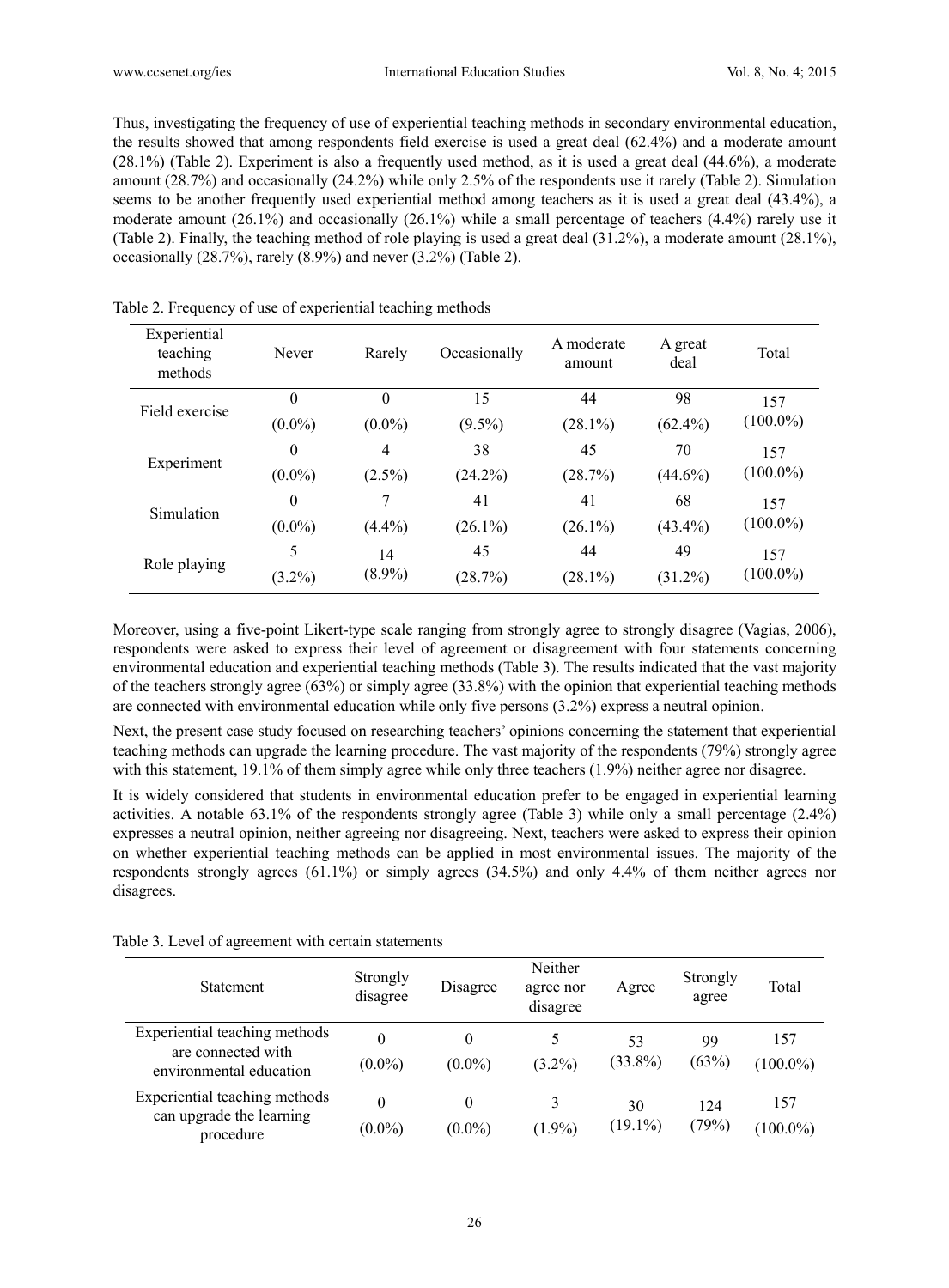| Students prefer to be taught<br>environmental issues through<br>experiential teaching methods | $(0.0\%)$ | $(0.0\%)$ | 4<br>$(2.4\%)$ | 54<br>$(34.5\%)$ | 99<br>$(63.1\%)$ | 157<br>$(100.0\%)$ |
|-----------------------------------------------------------------------------------------------|-----------|-----------|----------------|------------------|------------------|--------------------|
| Experiential teaching methods<br>can be applied in most<br>environmental issues               | $(0.0\%)$ | $(0.0\%)$ | $(4.4\%)$      | 54<br>$(34.5\%)$ | 96<br>$(61.1\%)$ | 157<br>$(100.0\%)$ |

#### **5. Discussion and Conclusions**

Nowadays, in an age of incessantly growing information, environmental education can promote innovative and experiential learning which provokes interest among students and influences at the same time teachers' and students' behavior towards a more environmentally sustainable philosophy (Kostova & Atasoy, 2008; Maloof, 2006). Bearing in mind that students are at the center of the educational process, the teachers' role is to organize, guide and support the application of experiential methods in order to engage students into a more exciting and motivating learning procedure. It is generally considered that environmental education is not confined to a certain classroom but is a dynamic process which is connected with experiential teaching methods leading to students' personal development, critical thought and experiential learning.

The findings of this research highlight secondary education teachers' opinions concerning the contribution of experiential teaching methods to environmental education. According to teachers themselves, experiential teaching methods are connected with environmental education and their systematic use can upgrade the learning procedure. It seems that field exercise, experiment, simulation and role playing are the most frequently used in secondary education. These methods can be applied in most environmental issues and teachers strongly believe that their students prefer to learn through experiential methods.

As far as practical implications are concerned, this case study offers interesting insights for educational policy makers, school managers, teachers and researchers in the field of environmental education. Although the results of this study cannot be generalized to the larger secondary education teachers' population, the results can still be useful and provide a starting point for future research on various aspects of this issue.

To sum up, the case study presented in this article builds on our understanding of the connection of environmental education with the use of experiential teaching methods. Further research is needed in order to examine in depth the issue and provide a thorough understanding of its various aspects.

#### **Acknowledgments**

The authors would like to thank the 157 participating professors for their cooperation and willingness to respond to the present survey. In addition, the authors would like to thank the editor and the reviewers of this journal for their valuable comments on an earlier version of this manuscript.

#### **References**

Babbie, E. (2001). *The Practice of Social Research* (9th ed.). Belmont, CA: Wadsworth Thomson.

- Daskolia, Μ., Dimos, Α., & Kampylis, P. (2012). Secondary teachers' conceptions of creative thinking within the context of environmental education. *International Journal of Environmental & Science Education, 7*(2), 269-290.
- Foladori, G. (2008). A Methodological Proposal for Environmental Education. *Canadian, Journal of Environmental Education, 10*, 125-140.
- Fragoulis, I., & Tsiplakides, I. (2009). Project-Based Learning in the Teaching of English as A Foreign Language in Greek Primary Schools: From Theory to Practice. *English Language Teaching, 2*(3), 113-119. http://dx.doi.org/10.5539/elt.v2n3p113
- Goussia-Rizou, M., & Abeliotis, Κ. (2004). Environmental Education in Secondary Schools in Greece: The Viewpoints of the District Heads of Environmental Education. *The Journal of Environmental Education, 5*(1), 1-5.
- Kolb, D. A. (1984). *Experiential learning: Experience as the source of learning and development*. Englewood Cliffs, NJ: Prentice Hall.
- Kostova, S., & Atasoy, E. (2008). Methods of successful learning in environmental education. *Journal of Theory and Practice in Education, 4*(1), 49-78.